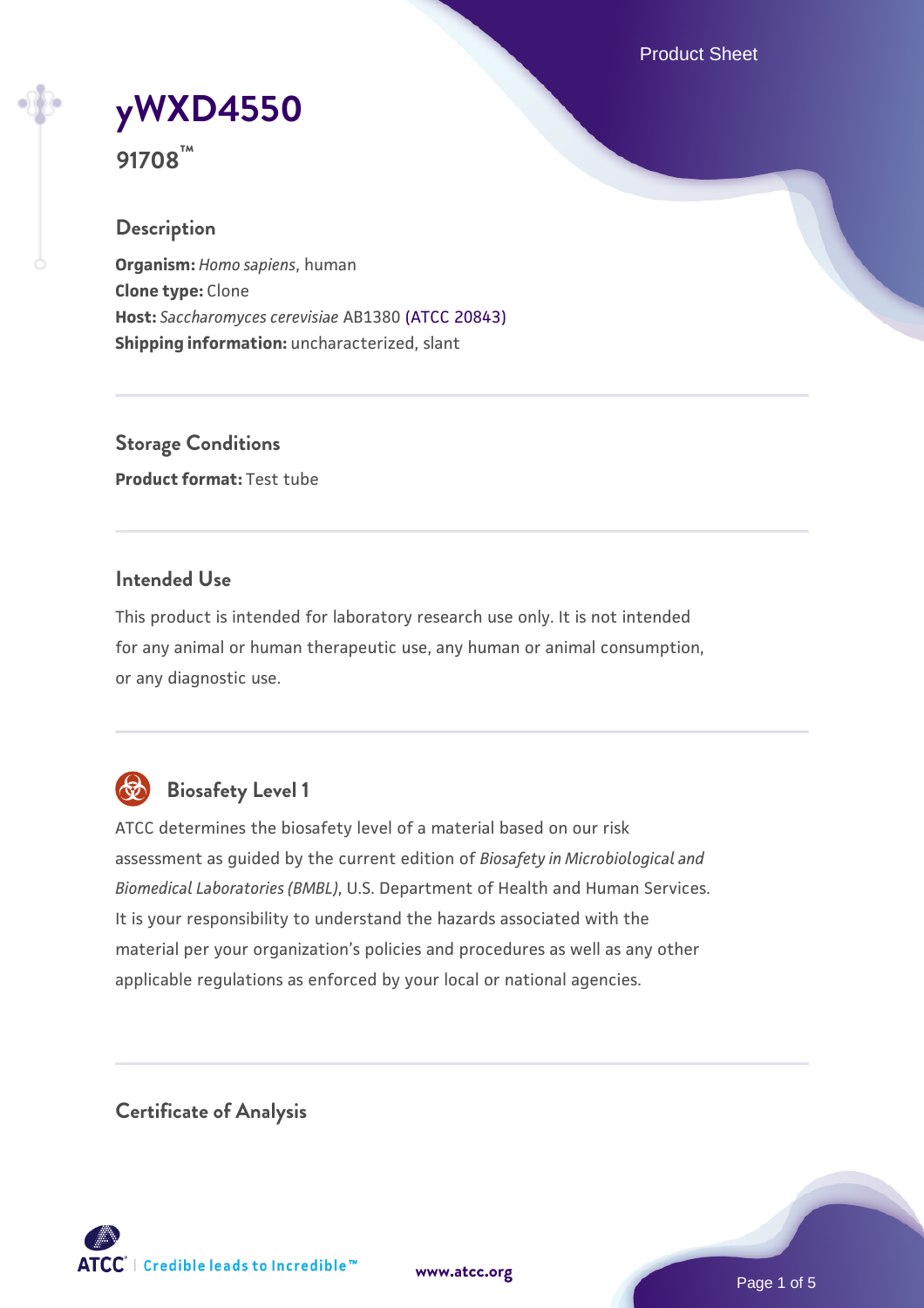## **[yWXD4550](https://www.atcc.org/products/91708)** Product Sheet **91708**

For batch-specific test results, refer to the applicable certificate of analysis that can be found at www.atcc.org.

## **Insert Information**

**Type of DNA:** genomic **Genome:** Homo sapiens **Chromosome:** X X pter-q27.3 **Gene name:** DNA Segment, single copy **Gene product:** DNA Segment, single copy [DXS3523] **Gene symbol:** DXS3523 **Contains complete coding sequence:** Unknown **Insert end:** EcoRI

## **Vector Information**

**Construct size (kb):** 215.0 **Intact vector size:** 11.454 **Vector name:** pYAC4 **Type of vector:** YAC **Host range:** *Saccharomyces cerevisiae*; *Escherichia coli* **Vector information:** other: telomere, 3548-4235 other: telomere, 6012-6699 Cross references: DNA Seq. Acc.: U01086 **Cloning sites:** EcoRI **Markers:** SUP4; HIS3; ampR; URA3; TRP1 **Replicon:** pMB1, 7186-7186; ARS1, 9632-10376

# **Growth Conditions**

**Medium:** 



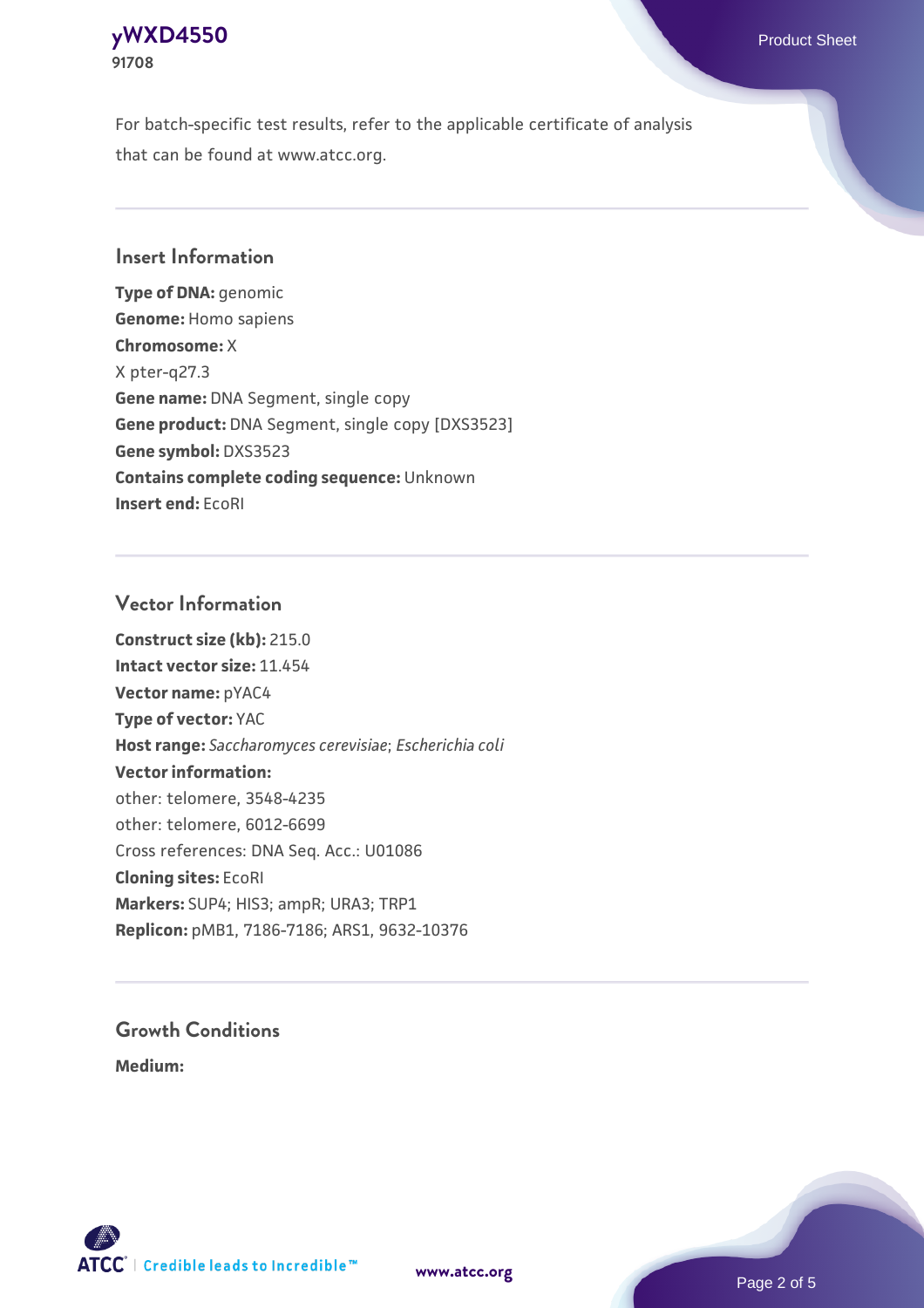#### **[yWXD4550](https://www.atcc.org/products/91708)** Product Sheet **91708**

[ATCC Medium 1245: YEPD](https://www.atcc.org/-/media/product-assets/documents/microbial-media-formulations/1/2/4/5/atcc-medium-1245.pdf?rev=705ca55d1b6f490a808a965d5c072196) **Temperature:** 30°C

#### **Notes**

More information may be available from ATCC (http://www.atcc.org or 703- 365-2620).

## **Material Citation**

If use of this material results in a scientific publication, please cite the material in the following manner: yWXD4550 (ATCC 91708)

## **References**

References and other information relating to this material are available at www.atcc.org.

## **Warranty**

The product is provided 'AS IS' and the viability of ATCC® products is warranted for 30 days from the date of shipment, provided that the customer has stored and handled the product according to the information included on the product information sheet, website, and Certificate of Analysis. For living cultures, ATCC lists the media formulation and reagents that have been found to be effective for the product. While other unspecified media and reagents may also produce satisfactory results, a change in the ATCC and/or depositor-recommended protocols may affect the recovery, growth, and/or function of the product. If an alternative medium formulation or reagent is used, the ATCC warranty for viability is no longer



**[www.atcc.org](http://www.atcc.org)**

Page 3 of 5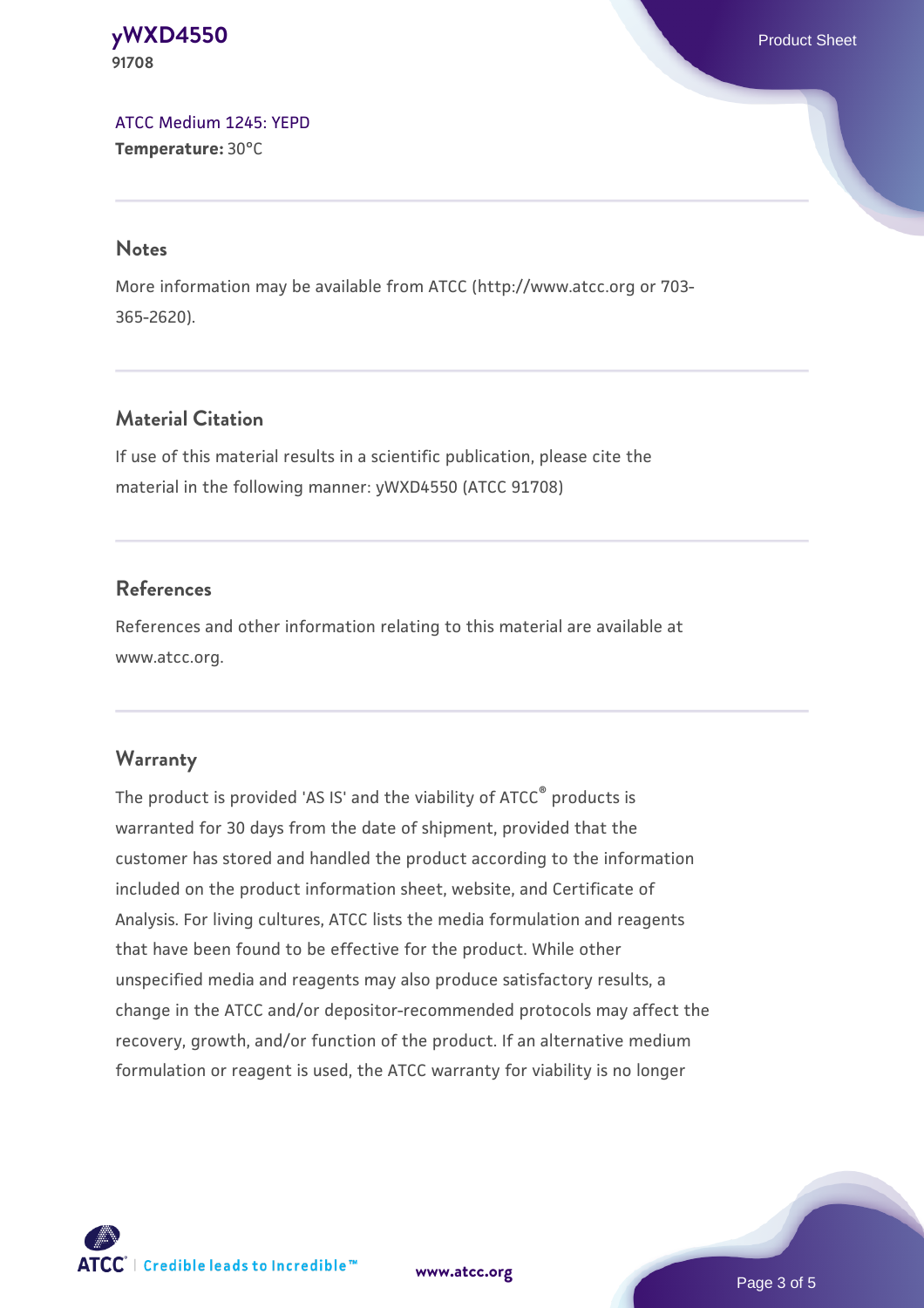**[yWXD4550](https://www.atcc.org/products/91708)** Product Sheet **91708**

valid. Except as expressly set forth herein, no other warranties of any kind are provided, express or implied, including, but not limited to, any implied warranties of merchantability, fitness for a particular purpose, manufacture according to cGMP standards, typicality, safety, accuracy, and/or noninfringement.

#### **Disclaimers**

This product is intended for laboratory research use only. It is not intended for any animal or human therapeutic use, any human or animal consumption, or any diagnostic use. Any proposed commercial use is prohibited without a license from ATCC.

While ATCC uses reasonable efforts to include accurate and up-to-date information on this product sheet, ATCC makes no warranties or representations as to its accuracy. Citations from scientific literature and patents are provided for informational purposes only. ATCC does not warrant that such information has been confirmed to be accurate or complete and the customer bears the sole responsibility of confirming the accuracy and completeness of any such information.

This product is sent on the condition that the customer is responsible for and assumes all risk and responsibility in connection with the receipt, handling, storage, disposal, and use of the ATCC product including without limitation taking all appropriate safety and handling precautions to minimize health or environmental risk. As a condition of receiving the material, the customer agrees that any activity undertaken with the ATCC product and any progeny or modifications will be conducted in compliance with all applicable laws, regulations, and guidelines. This product is provided 'AS IS' with no representations or warranties whatsoever except as expressly set forth herein and in no event shall ATCC, its parents, subsidiaries, directors, officers, agents, employees, assigns, successors, and affiliates be liable for indirect, special, incidental, or consequential damages of any kind in connection with or arising out of the customer's use of the product. While reasonable effort is made to ensure authenticity and reliability of materials on deposit, ATCC is not liable for damages arising from the misidentification or



**[www.atcc.org](http://www.atcc.org)**

Page 4 of 5